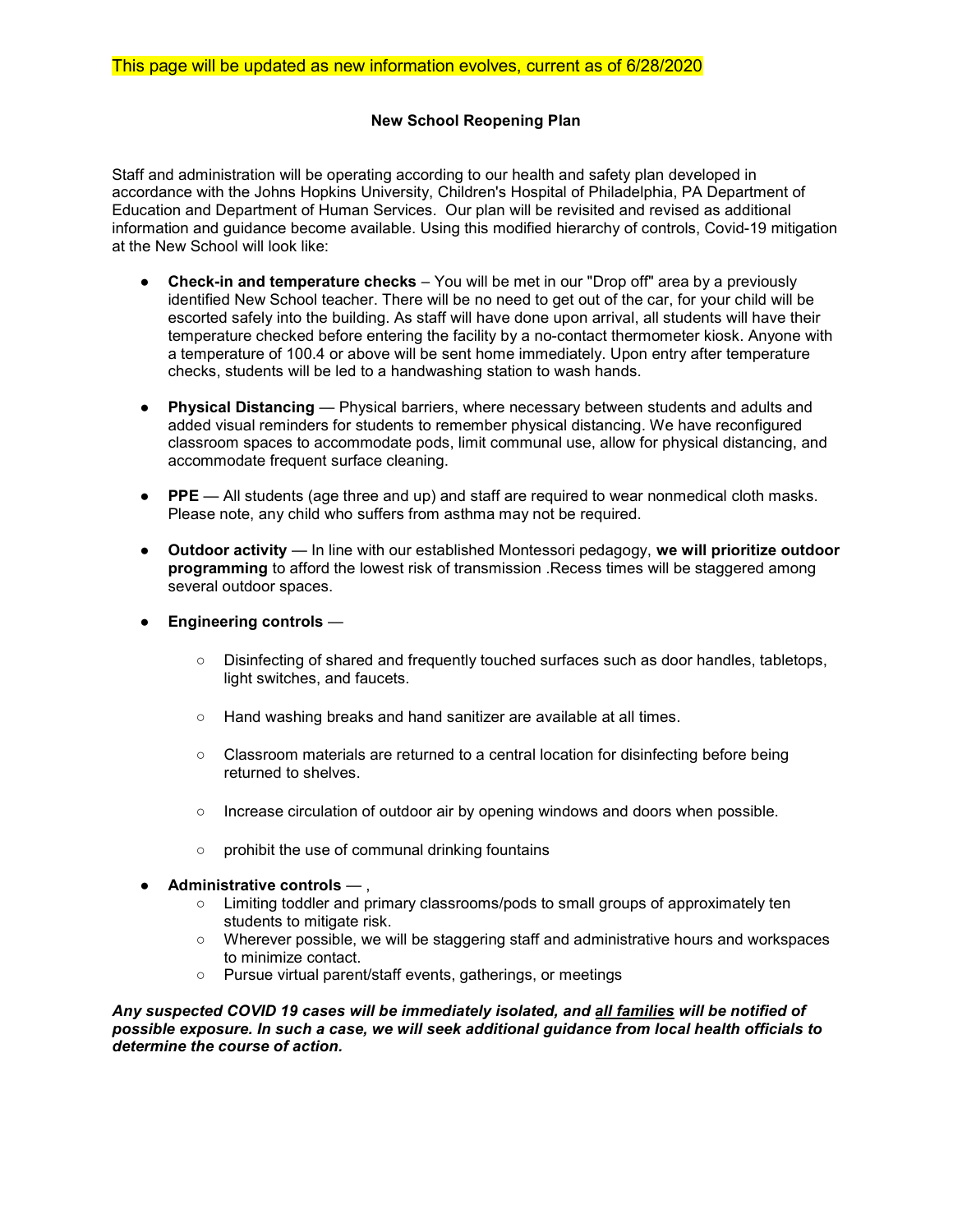### Individuals with COVID-19 who have symptoms and were directed to care for themselves at home may return under the following conditions:

• At least 3 days (72 hours) have passed since recovery defined as resolution of fever without the use of fever-reducing medications and improvement in respiratory symptoms (e.g., cough, shortness of breath); and,

• At least 10 days have passed since symptoms first appeared.

## Daily Structure

- Arrival and dismissal times will be staggered, \*note Primary half day students will continue to attend in the morning.
- Children will be kept in groups/pods of approximately ten. Teachers and teacher assistants will likely move between two pods.
- Students will continue to eat lunch/snacks in the classroom or outdoors. All food must be sent in disposable and easy to open packaging.
- Schedules will be evaluated to identify pods for students For example, siblings may be assigned to the same class and students who attend before or afterschool programming may be assigned to the same class.

#### Before and After School Programs

● We will continue to offer before and after school programs however our afterschool daily enrichment program will be temporarily suspended in order to mitigate risk.

## Teaching and Learning

## Virtual Structure if in-person instruction is suspended

- Focus on small group instruction mimicking the lesson structure in our physical classrooms
- Focus on live lessons that align with Montessori principles.
- Keep in-school schedule in place when we transition to distance learning.
- Provide materials to support at home learning lessons.
- If school is able to open, but you prefer to have your student join virtually, doing so is an option. Your student will be provided with a materials box. They will join their small group lessons and community time virtually. More information will be available as we know enrollment numbers and begin to prepare schedules.

Sample Daily Schedules: Grades 1—6

Morning Meeting and time to make a work plan, Spanish- small group (synchronous or asynchronous) Math Lesson-participate in a live math lesson with a small group, led by an elementary teacher Reading group- led by reading specialist in a small group (frequency is individualized) Conference with teacher Extended work period to complete follow-up work. Science lesson typically a class presentation, led by an elementary teacher

Morning Meeting and updating work plan, History lesson typically a class presentation, led by an elementary teacher Spanish- small group (synchronous or asynchronous) PE/Art or Music Extended work period to complete follow-up work, and finally end the day with a Language lesson small group of peers and an elementary teacher.